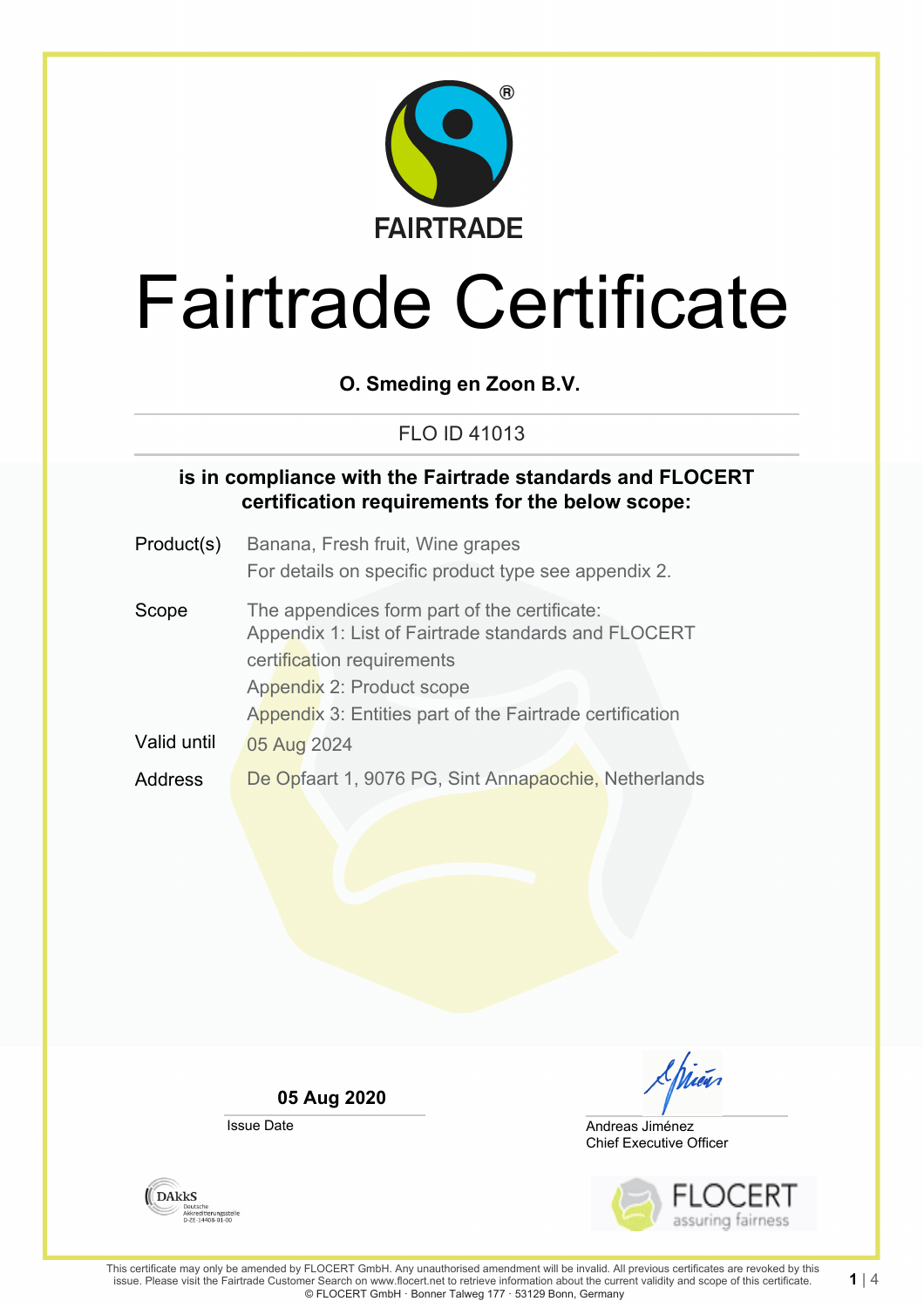

**O. Smeding en Zoon B.V.**

FLO ID 41013

**Appendix 1:**

**List of Fairtrade standards and FLOCERT certification requirements**

**The organization O. Smeding en Zoon B.V. with FLO ID 41013 ... is in compliance with the following Fairtrade standards**

Trader SCORE

• Fairtrade Trader Standard

• Fairtrade Standard for Fresh Fruit

### **... is in compliance with the following FLOCERT certification requirements**

Trader SCORE • FLOCERT Public Compliance Criteria List - Trade Certification





**2** | 4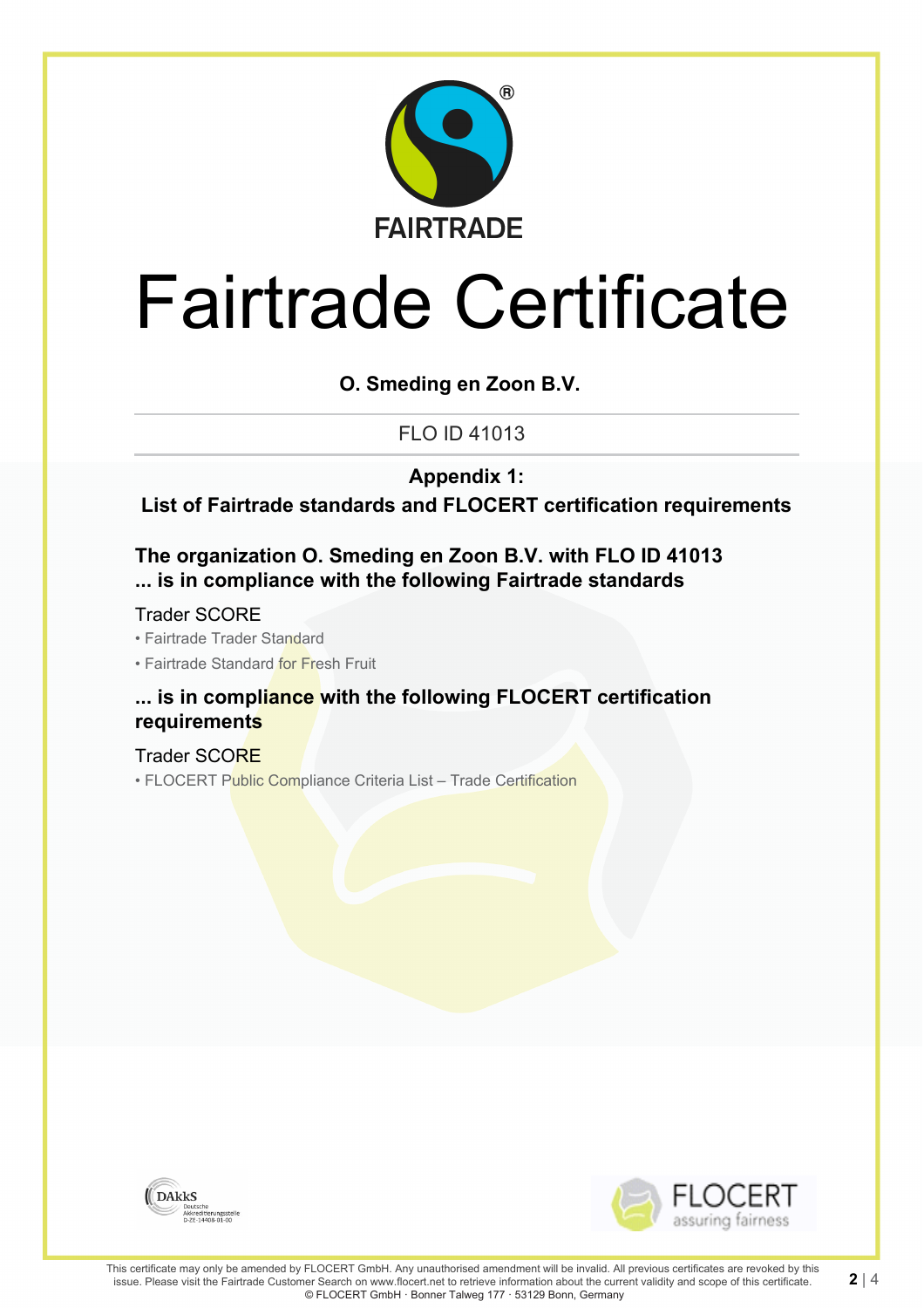

## **O. Smeding en Zoon B.V.**

FLO ID 41013

## **Product scope Appendix 2:**

### **The organization O. Smeding en Zoon B.V. with FLO ID 41013 is certified for the following products:**

### Trader SCORE

| Date of certification | <b>Function</b>                              | Product category | Product type       |
|-----------------------|----------------------------------------------|------------------|--------------------|
| 05 Aug 2020           | Intermediate Distributor<br>Non-Payer        | <b>Banana</b>    | <b>Banana</b>      |
| 05 Aug 2020           | Intermediate Distributor<br>Non-Payer        | Wine grapes      | Wine grapes        |
| 05 Aug 2020           | Intermediate Distributor<br>Non-Payer        | Fresh fruit      | Oranges            |
| 05 Aug 2020           | <b>Intermediate Distributor</b><br>Non-Payer | Fresh fruit      | <b>Soft Citrus</b> |